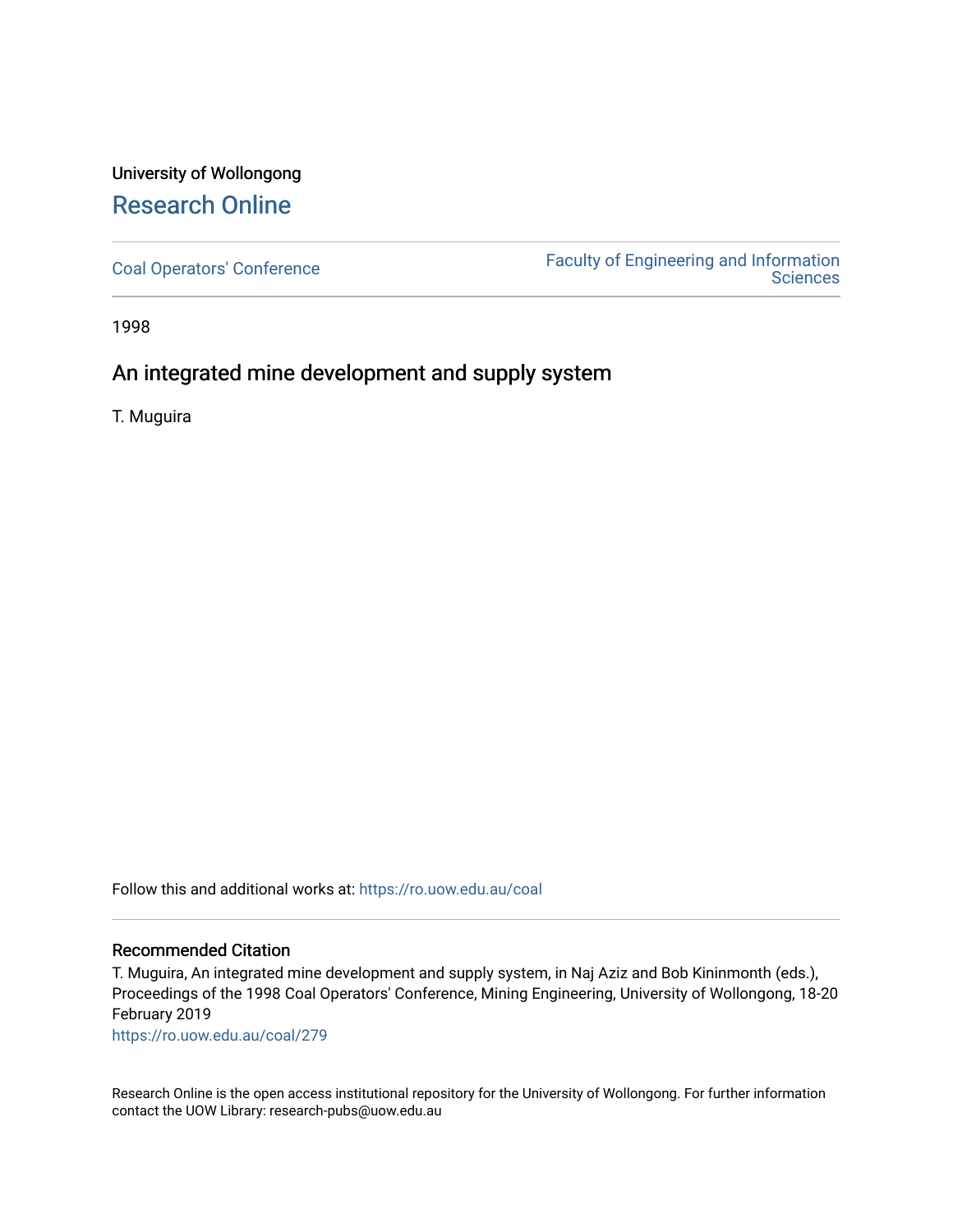# An Integrated Mine Development and Supply System

# T Muguira<sup>1</sup>

## **INTRODUCTION**

In the face of intense global competition and other business pressures on coal miners, ongoing quality initiatives and continuous process improvements are needed to enhance business performance. By viewing a minesite in terms of key processes, rather then departments, and employing innovative technologies and better applying organisational resources, there exists enormous potential to achieve reductions in process cost and time.

The paper identifies and selects one critical coal mining process, namely the supply system, to think about how productivity improvements might occur and what changes might be employed to enhance overall system performance. While the supply system is only one of few processes existing at a minesite, the paper addresses only the supply process, but includes interaction across traditional interdepartmental boundaries. The paper has been prepared for a wide audience and is based on experience and observation at several underground mines however some of the concepts are a result of "dreaming" in the face of global competition.

# BACKGROUND

Brambles Coal Services (BCS) has conducted a review into the potential for improvement of the supply and materials handling functions of thirty underground coal mines. The review identified some of the issues that adversely affect underground coal mining operations as follows:

- I. development advance rates must satisfy longwall production;
- 2. unreliable supply infrastructure to support development can affect the ability to improve metres advance rate;
- internal resources are stretched and not able to consistently address effective process improvement issues; 3.
- 4. employees focus on tonnes with limited regard for cost control; and
- 5. some minesites are not fully aware of the root causes of the problems resident in their logistics processes and therefore no strategy improvement formulation or implementation is occurring

A significant number of respondents made comments that related to operational logistics and ineffective activities in the supply chain. Table 1 lists some high ranked problems that pertain directly to existing mine supply systems.

While every mine is unique, with individual / specific issues and needs, BCS has proposed a flexible Underground Supply System (USS) solution that can be tailored to a particular minesite. The USS is not directed toward issues of labour relations, mine conditions, equipment availability and panel layout, but rather applies to supply logistics and materials handling issues.

Brambles Coal Services, Newcastle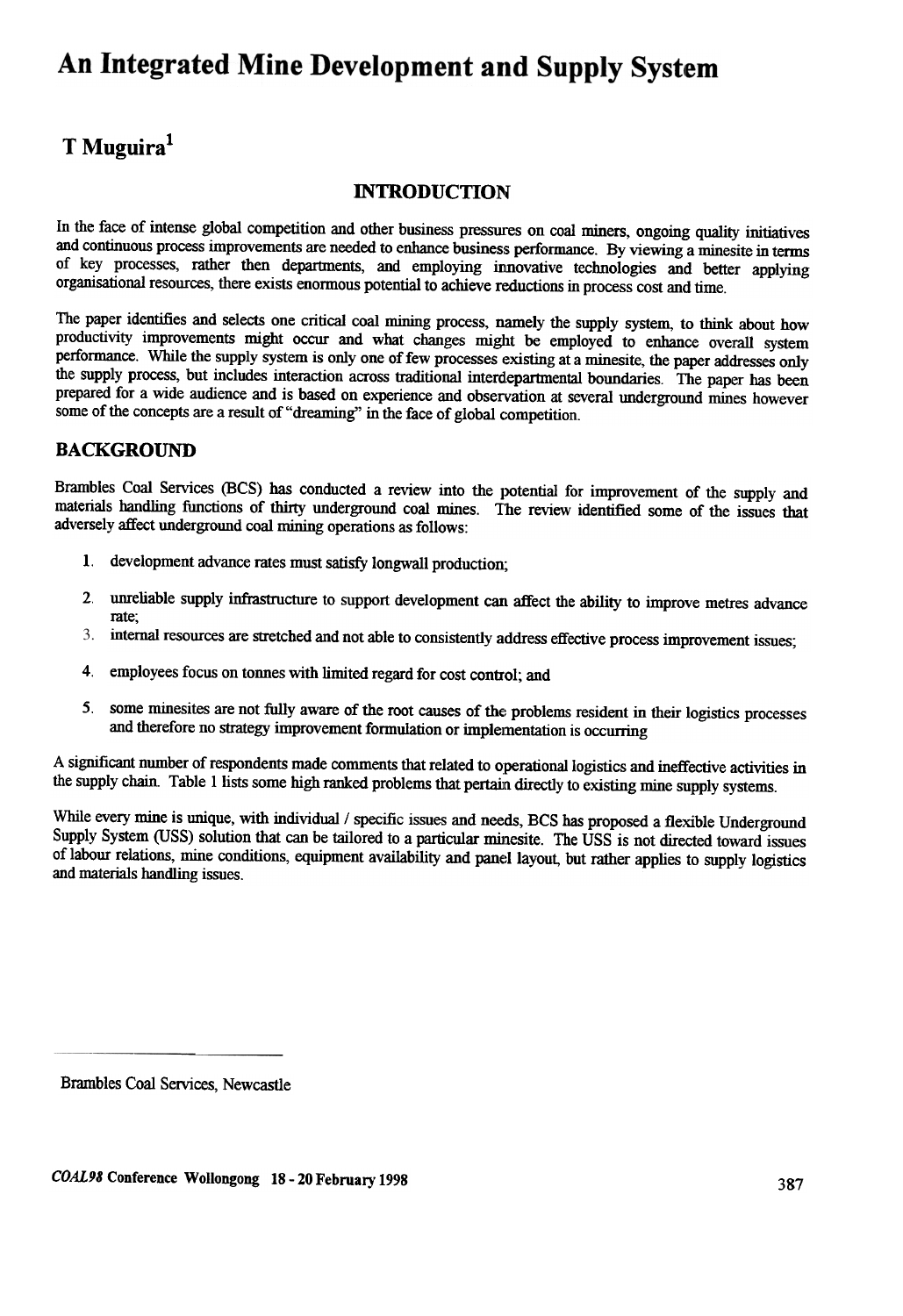### Table 1 - Typical mine site observations / problems / issues pertaining directly to existing mine supply systems

- Coordination of deliveries (stock control and double handling) issues;
- Minimum bulk handling of high usage items: stonedust, salt, diesel, soluble oil, ballast, concrete:
- Wastage: damaged pallets, broken drums, torn bags, gear returned to surface is trashed:
- Increasing requirement for greater quantities of stone dust spreading underground:
- Desire for "cassette" type storage / transport of strata support materials;
- Transport cycle times significant and increasing;
- High demand on Eimco's for underground materials handling:
- Foreign materials in coal stream (timber, packaging, steel); and
- Injury potential due to manually handling of strata control material

# UNDERGROUND SUPPLY SYSTEMS

#### **General**

The Brambles Coal Services USS is not just another efficiency project that can be dumped on a minesite. It is an activity based process that delivers customer value and provides a mechanism to achieve regular overall process improvements. The primary objectives of the USS are to increase mining advance rates and reduce the cost per metre/tonne of mined coal, by addressing and improving minesite supply logistics. It is recognised that to succeed in the analysis and implementation of any solution a partnership relationship is required between BCS and the mine such that the proposed processes changes can be effectively designed and implemented and then have performance measures applied.

#### Approach

Analysis initially involves a joint understanding of operational activities, progressing through an assessment of specific issues that inhibit performance improvement due to inefficient supply and materials handling. An integrated solution based on the elements of the USS follows the joint party analysis that involves all organisational departments.

The framework given in Fig 1 is indicative of the staged approach of the analysis. The framework forms the basis of the supply sYstem continuous improvement program, highlighting the need to understand the process activities, identify critical areas for review and measure progress against predefined performance indicators. A benefit analysis designed to provide a comparison between the present system and its associated costs, and the new integrated process solution and its associated costs, is also developed, such that potential savings can be quantified.

Fig 1 provides a framework to study the entire supply chain from a supplier's facility to the point of use at the mine Typical areas that may be considered include:

- Planning and monitoring individual processes / procedures;
- Ordering and reordering processes (how are they communicated?);
- .Supplier's packaging methodologies;

I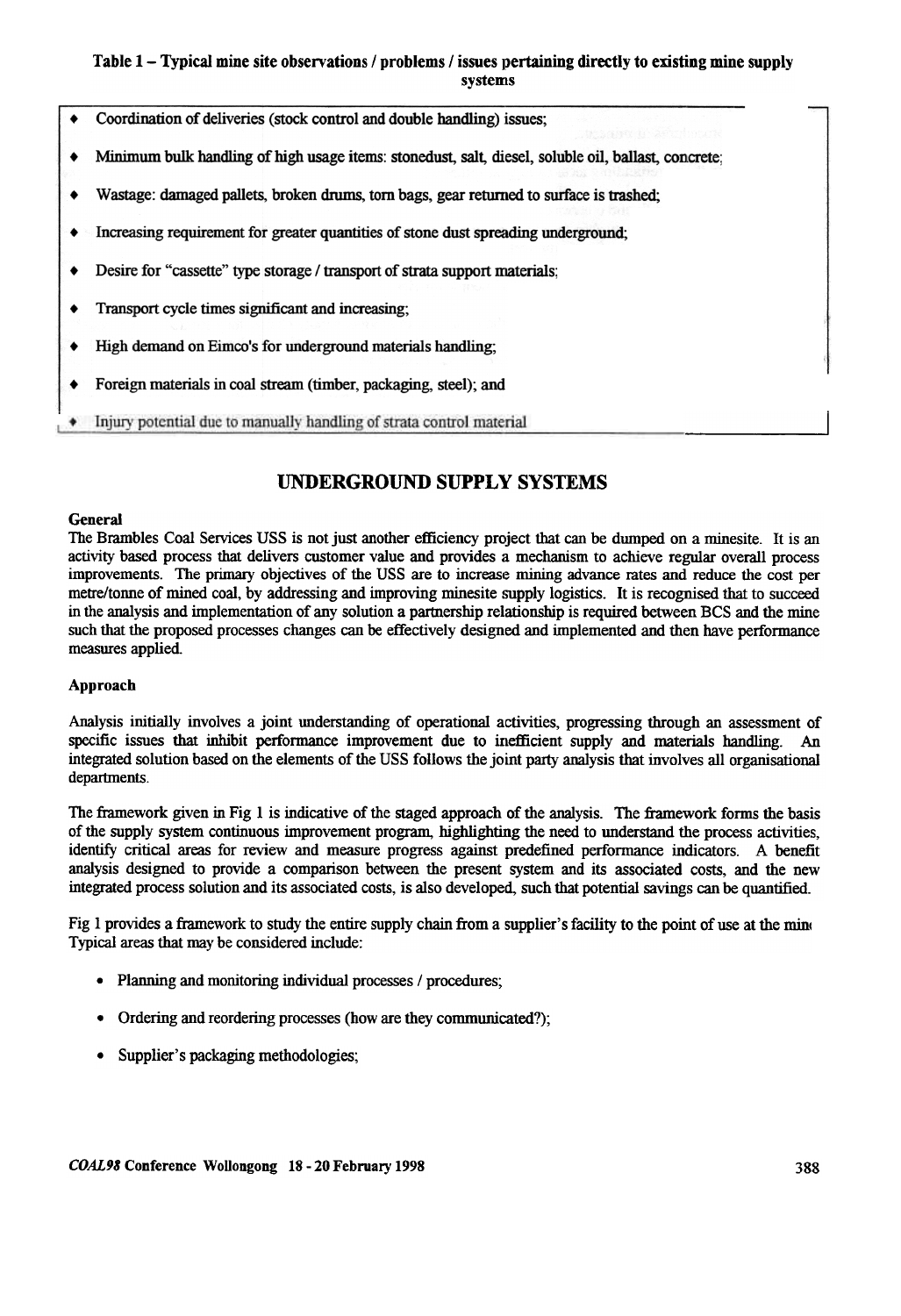- Transport to minesite; •
- Interaction / communication between supplier and minesite;
- .Receival procedures at minesite;
- .Surface handling / rehandling methodology at minesite;
- .Storage facilities (bulk and otherwise);
- .Materials transfer from surface to end user (including end user waste and the minimisation of double handling and manual transfer of supplies);
- Relationship between materials handling and people injuries; •

High cost / usage materials must be studied within the context of individual supply chains, then studied with a more holistic view. Synergies in the management areas of, ordering format, receival procedures, storage, handling, packaging, transfer methods, damage and wastage should also be considered.

It is imperative that the supply system be viewed as a process and not in terms of departments, such that redesign from beginning to end, employing whatever innovative technologies and organisational resources necessary, can occur. The overall project is timetabled generally as follows:

- I. Design (prepare functional specifications);
- 2. Project Management of the new process (follow through the functional specification and schedule tasks);
- Training and document preparation for users; 3.
- Equipment installation (hardware) 4.
- 5 Commission system (hardware and systems) ; and
- 6. Ongoing review and ongoing improvement (against performance measures).

While this sounds like significant effort, the framework, when applied to a defined timetable, leads to a planned and integrated solution that will lead to waste reduction, reduced injury, better utilization of resources, predictability and ultimately lower cost per tonne. For example the recent benefit analysis highlighted areas where implementation of a proposed USS at a single mine provided an ongoing financial benefit of 7.3 million dollars per annum in addition to intangible benefits like:

- Reduction in heavy vehicle movements over travel roads by 144 000 kilometres; •
- Five percent improvement of wastage / damage; •
- Improved safety in material handling; •
- Enhanced performance measurement in panels; •
- Potential to improve development rates without additional labour; and •
- Improvement of planning and control of materials, people and machines both underground and on the surface. •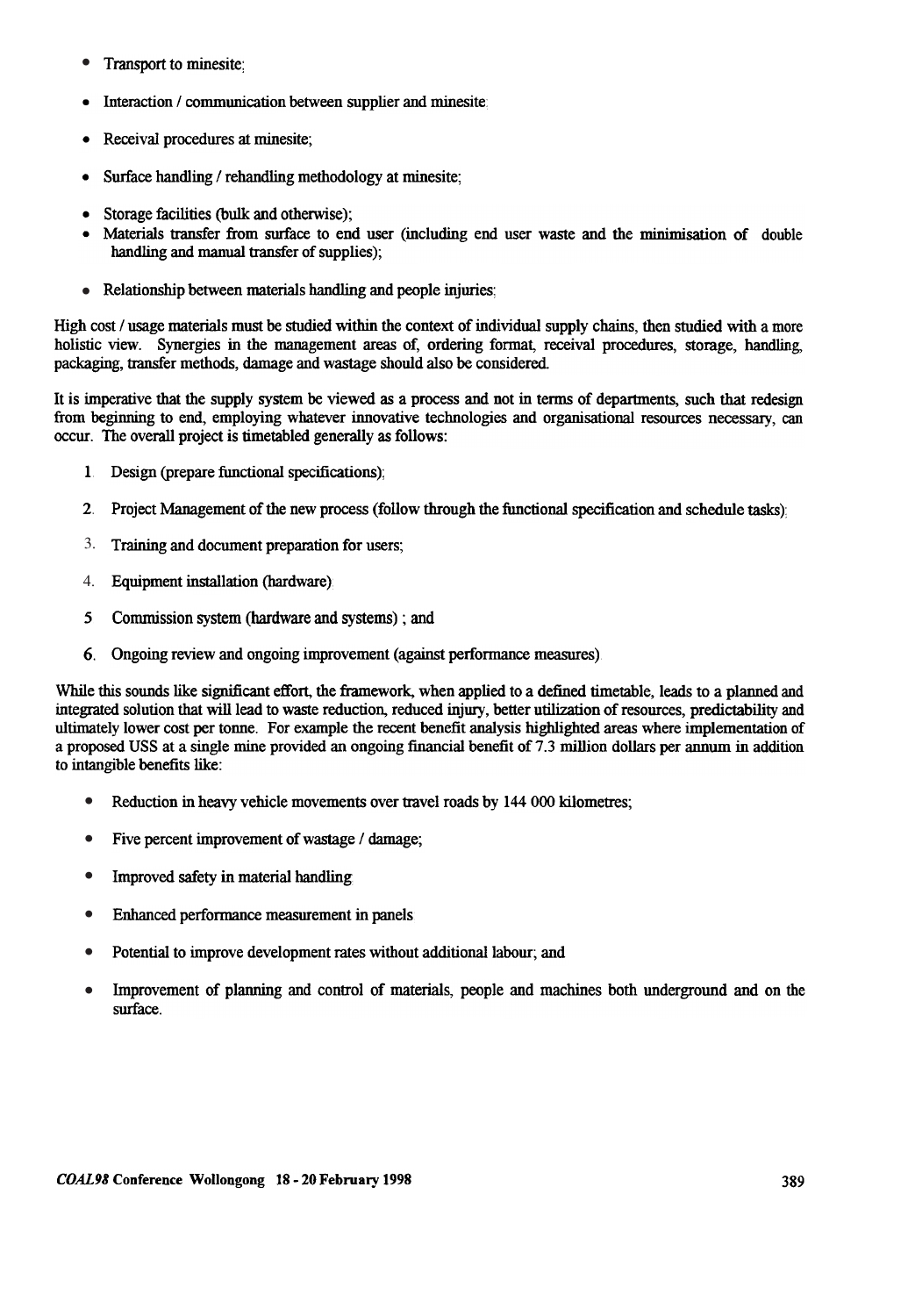### Materials Flow

The materials flow schematic proposed at for high usage/cost items is given in Fig 2. The system involves an offsite store where strata control cassettes are salvaged, cleaned and refilled. The off-site store also prepackages conveyor belting and structure, pipes and fittings, hoses and mining cables such that these items are delivered to the central on-site store, in a manner where they can go directly underground The central on-site store area is designed to support high usage mining consumables, while minimising disposable packaging that traditionally enters the coal production stream. In addition to the central store area, the minesite surface supports a main store that supplies traditional items such as, engineering spare parts and consumables, plus a bulk materials storage facility. Bulk minesite surface stored items including oils, stonedust, ballast, diesel and cement powder are supported by bulk supply underground transport equipment that is custom built to suit unique minesite conditions. Stonedust, ballast and concrete enter the mine through strategically located boreholes where they can be delivered close to the point of usage, again utilising custom built underground transport equipment.

The minesite materials flow depicted in Fig 2 supports an underground storage area for cassette rehandling however the activity is surplus for mines that have direct vehicle access from the surface. Delivery of supplies from the underground store is by custom built transport equipment, that mechanically interfaces with development and longwall mining equipment

#### Information flow and the enablers for process improvement

While the materials flow diagram forms the basis of what is seen physically on site, it is the enablers of process improvement (process procedures, mechanical designs, computer based control) that provide a holistic approach to integrate all of the supply and material handling activities.

Process procedures means a functional specification detailing exacting process requirements and how information flows across and between various mine departments and to suppliers. Mechanical designs means tailor made engineered equipment that allows for effective distribution of supplies. Computer based control means establishment of an integrated information technology platform that links all mine departments, to provide a legitimate management information system that supports supply logistics.

The desire to build infonnation systems across functional boundaries is not new and there are many examples of cross functional information technology "solutions" that never florished. In addition, there exists many minesite examples where information technology "solutions" failed or simply did not perform. Given this scenario, it is fundamental to understand what process procedures and computer based control means, at minesite level. Graham (1972) indicated that innovation in the use of information technology and communication must be combined with how information is used and structured. Graham's observation of the systems analyst, who had responsibility for designing computer applications, was first expected to redesign the process. As with the USS, one must focus on an agreed functional specification that addresses the differing needs for infonnation, from all users, prior to the application of infonnation technology.

Information flow depicted in Fig 3, and the subsequent management of that information is the basis of a successful USS. Information flows freely across and within departments to the key planning areas via a centralised communication facility. The forward planning ability of each production unit helps in the coordination between supply (includes the supplier, off-site store, on-site store) and production departments to allow for effective transport coordination and prioritising of value chain activities. The purchasing department has a through knowledge of current and forecast activities as opposed to having to rely on intuition and historical performance data alone.

Fig 4 represents the integrated information technology solution that supports the USS. It is built around the jointly generated functional specification and includes the following philosophies:

- I. It is a holistic approach covering the entire supply and material handling aspects across all departments. It includes the three process enablers of process procedures, mechanical designs and computer based control;
- 2. Supply process is driven by panel performance;